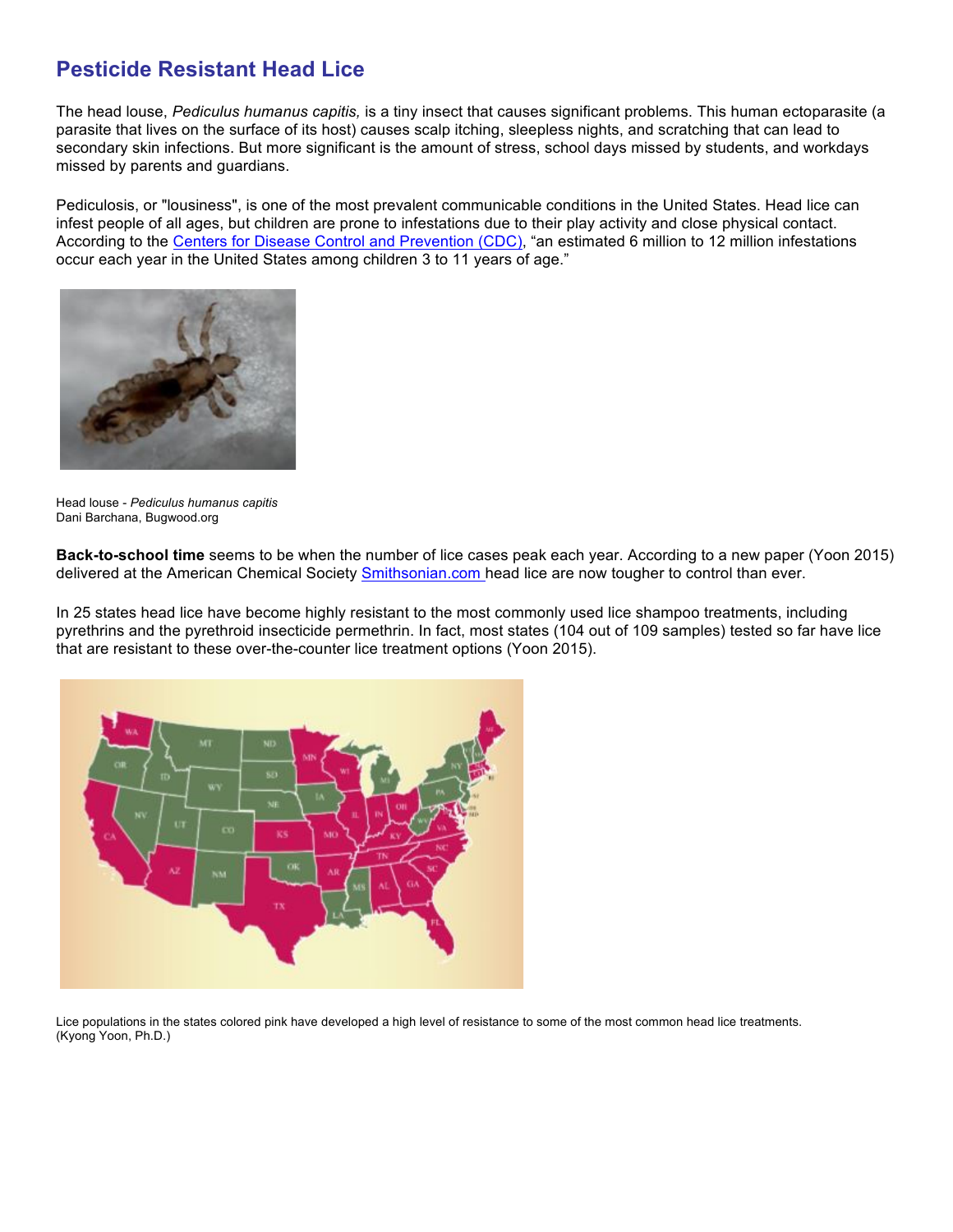# **Don't Panic!!! You Can Still Ditch the Itch!!!**

But it's more important than ever to use an integrated pest management (IPM) strategy to battle this "lousy" pest. An IPM strategy would include an ongoing monitoring plan, the use of a comprehensive control approach, and evaluation of results. Using multiple complementary control tactics and paying careful attention to results is critical. Relying on a onestep / one-tactic "fix" has little chance of success.

### **Include in your management strategy:**

- 1) **on-going head lice monitoring of family members,**
- 2) **laundering of bedding and clothing,**
- 3) **nit-combing,**
- 4) **dry-hair brushing,**
- 5) **use of hair conditioners,**
- 6) **use of hair-dryers,**
- 7) **prescription treatments.**

Additionally, there are new prescription treatment options, so investigate the pros and cons associated with each. Very effective prescription options include Ulesfia® (benzyl alcohol), and Natroba<sup>™</sup> (spinosad, and benzyl alcohol).

**Pros: Ulesfia® and Natroba<sup>™</sup> are highly effective treatment options** and can be used to treat head lice on children as young as 6 months old.

**Cons:** Both products contain benzyl alcohol, and are flammable. You should not use either if you are allergic to benzyl alcohol (relatively few people are). Benzyl alcohol products should not be used on infants younger than 6 months.



In general, most lice treatment products have limited ovicidal (egg-killing) activity, so two treatments are needed. **The second treatment is required to kill lice that hatch after the first treatment has occurred. Typically the second treatment follows 7 - 9 days after the first depending on the product used.** Skipping the second treatment often leads to re-establishment of head lice, and that necessitates an additional two treatments.

### **Know Lice = No Lice**

- 1) Know what works
- 2) Know the limitations
- 3) Know how to use it

With September being National Head Lice Prevention Month, we are encouraging parents, teachers, and childcare professionals to be aware of this pest and know how to manage it.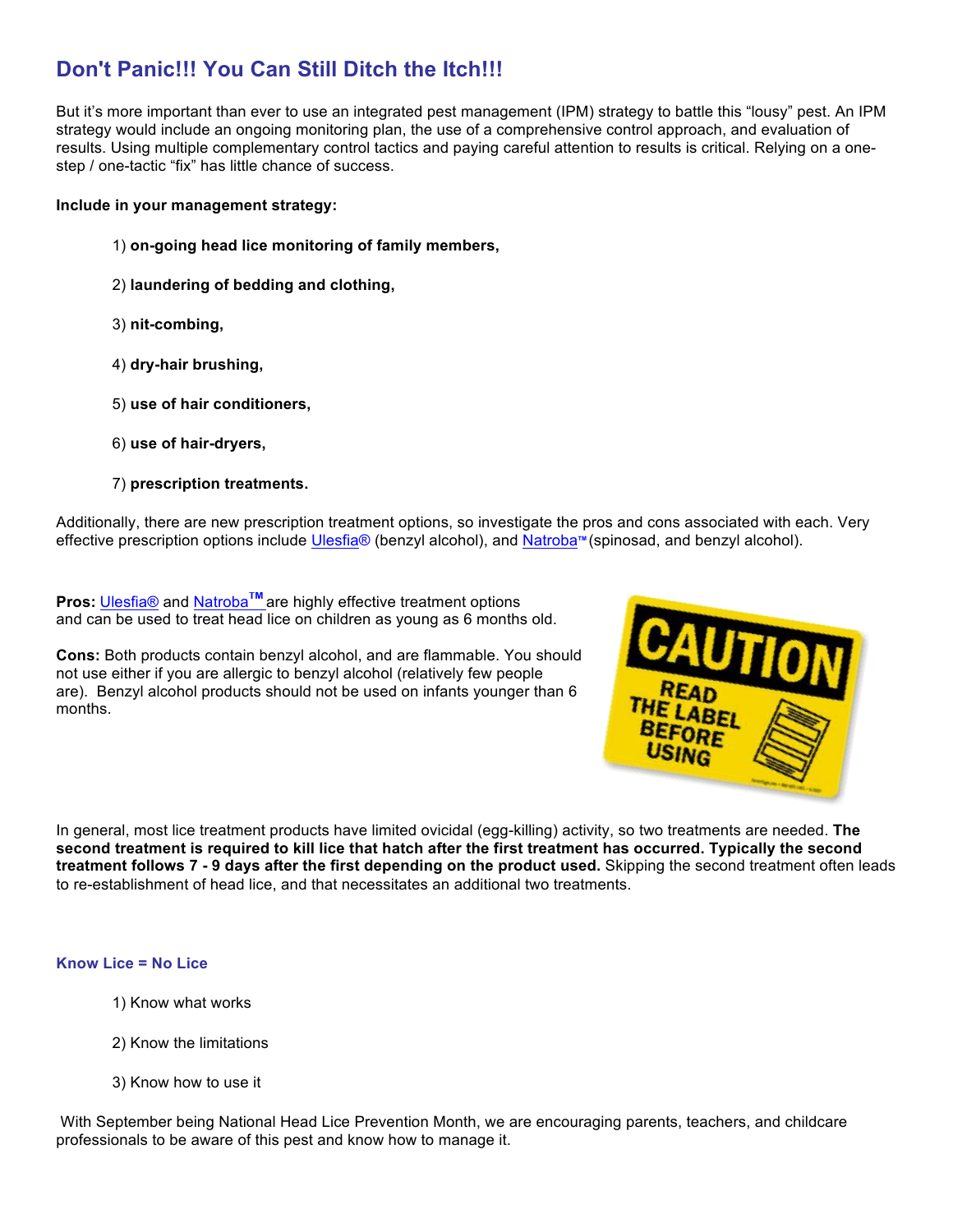Product names mentioned are registered trademarks. Any products, services, or organizations that are mentioned, shown, or indirectly implied in this publication do not imply endorsement.

If you want to read more about the resistant head lice, please view: http://www.smithsonianmag.com/ science-nature/licecan-resist-drugs-have-infested-half-states-us-180956308/?no-ist

## **Manage Head Lice**

### **Head Lice Facts:**





Tarsal Claw

Lice eggs are called nits. Nits are oval in shape (1/16 inch long), and camouflaged with the hosts own hair pigment. They are usually glued to hairs by female lice on the head near the scalp. Once they have hatched they appear white in color and are far more obvious to the observer. Nits are quite often found on hair around a person's ears and back of the head. Eggs will hatch in 7 - 10 days under normal conditions.

Head Louse Egg from Wikipedia Commons

Both nymphs (immatures) and adults have piercing-sucking mouthparts to pierce the skin for a blood meal. Within 24 hours of hatching, a nymph will take its first blood meal, and periodically thereafter as it develops in a period of 10 - 12 days into an adult (1/8 inch long). Females may live up to 40 days, laying 6 - 7 nits per day, up to a total of 50 - 100 eggs during their lifetime!



Head Lice Nymphs and Adults

The reaction of individuals to louse bites can vary considerably! Most often people previously unexposed to lice experience little irritation from their first bites. But many individuals become sensitized to the lice saliva that is injected when they feed, and itching is a common reaction to the constant biting. Reactions include reddening of the skin, itching, and overall inflammation. Broken skin due to constant itching leads to further treatment complications so catching infestations early is important.

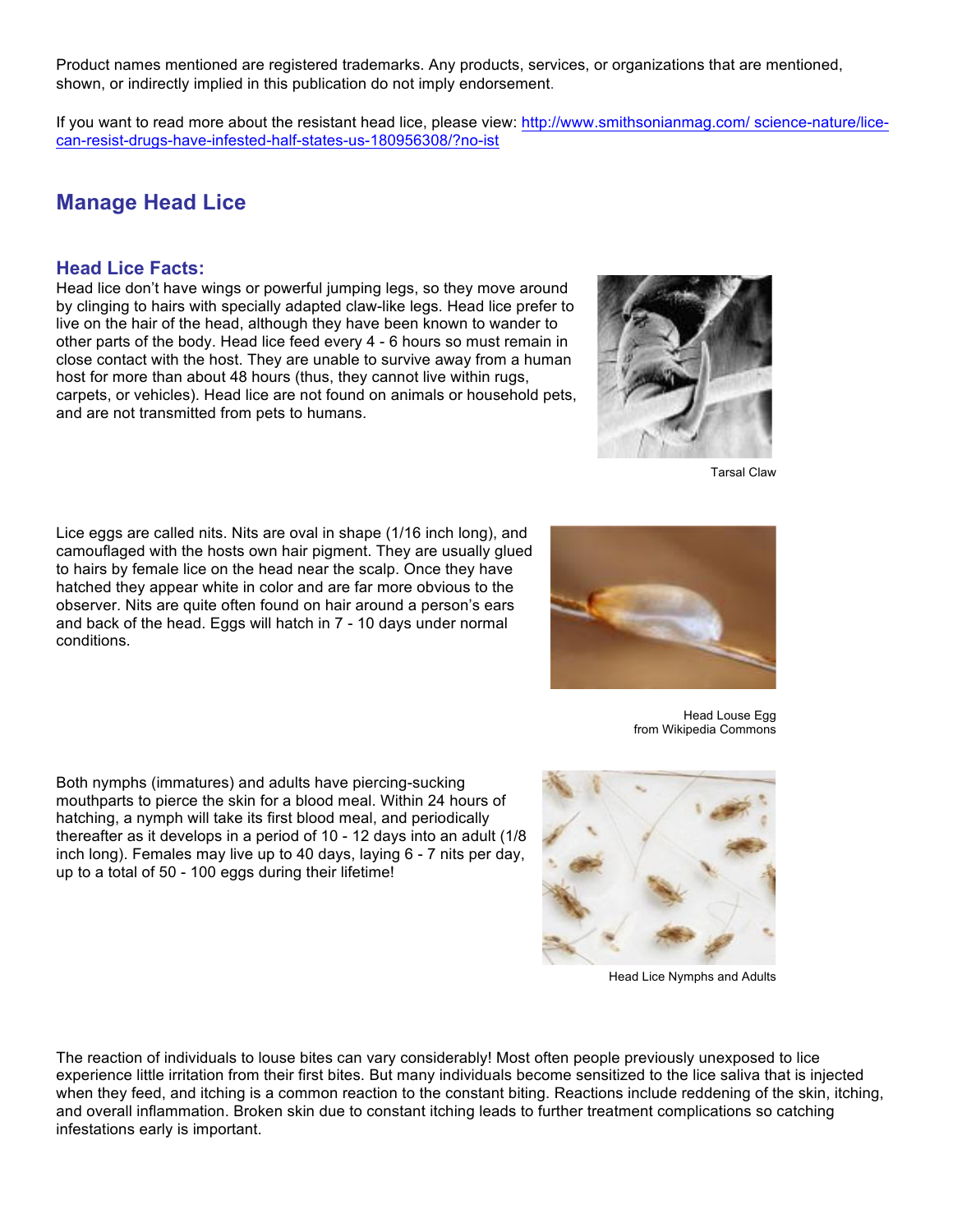# **Checking for Head Lice**

Periodic inspections for early detection of individual lice are far easier than dealing with advanced infestations. In fact, the problem of head lice can be so rampant among preschool and school-aged children that often schools must work in conjunction with many families to control an infestation. **During the early fall months (August to November) children should be inspected weekly by parents.** Inspect for head lice using the following steps:

- 1. Shampoo hair first.
- 2. Begin with good lighting for your inspection. A lamp or good natural light from a window works.
- 3. Use a hand lens or magnifying glass to help detect nits and lice.
- 4. Remove tangles with a comb or hairbrush.
- 5. Divide the hair in sections and fasten the hair that is not being worked on.

6. Look for nits near the scalp. Eggs more than 1/2 inch away from the scalp are nearly always hatched or dead and **do not**, by themselves, indicate an active infestation or a need for treatment.

7. If, however, adults or lots of nits (more than 5 nits occurring in the area of a dime) are found, this is a call to action. Also check everyone in the household, including adults.

### **Three Things Everyone Should Know:**

- **1) In any school classroom 1% head lice incidence is normal.**
- **2) If classrooms report 20 - 40% infestation levels, it is likely that someone is misdiagnosing head lice.**
- **3) No pesticide treatment of a classroom or school bus is necessary or beneficial.**

### **Controlling Nits and Adult Lice**

There are four critical steps to controlling head lice infestations:

### **1) Use an effective head louse treatment.**

**Head lice shampoos** contain insecticides and if they are not used properly they can be hazardous. When using a head louse shampoo, minimize body exposure by confining the insecticide to the head hair. Wash the infested person's hair in a basin or sink so insecticide residues do not reach other parts of the body.

#### **Never apply treatments to children in the bath or shower!**

The person applying the treatment should wear chemical resistant gloves. Never apply an insecticide to anyone who has open cuts, scratches, or inflammations, and never use these materials on infants without consulting a doctor**. In all cases, follow label directions completely and carefully.**

Ulesfia® (benzyl alcohol) is a non-neurotoxic, highly effective lotion used for the topical treatment of head lice infestation in patients 6 months of age and older. Like most treatments Ulesfia® is not ovicidal (does not kill the eggs), so 2 treatments are necessary. This product is **a prescription only treatment with no resistance issues**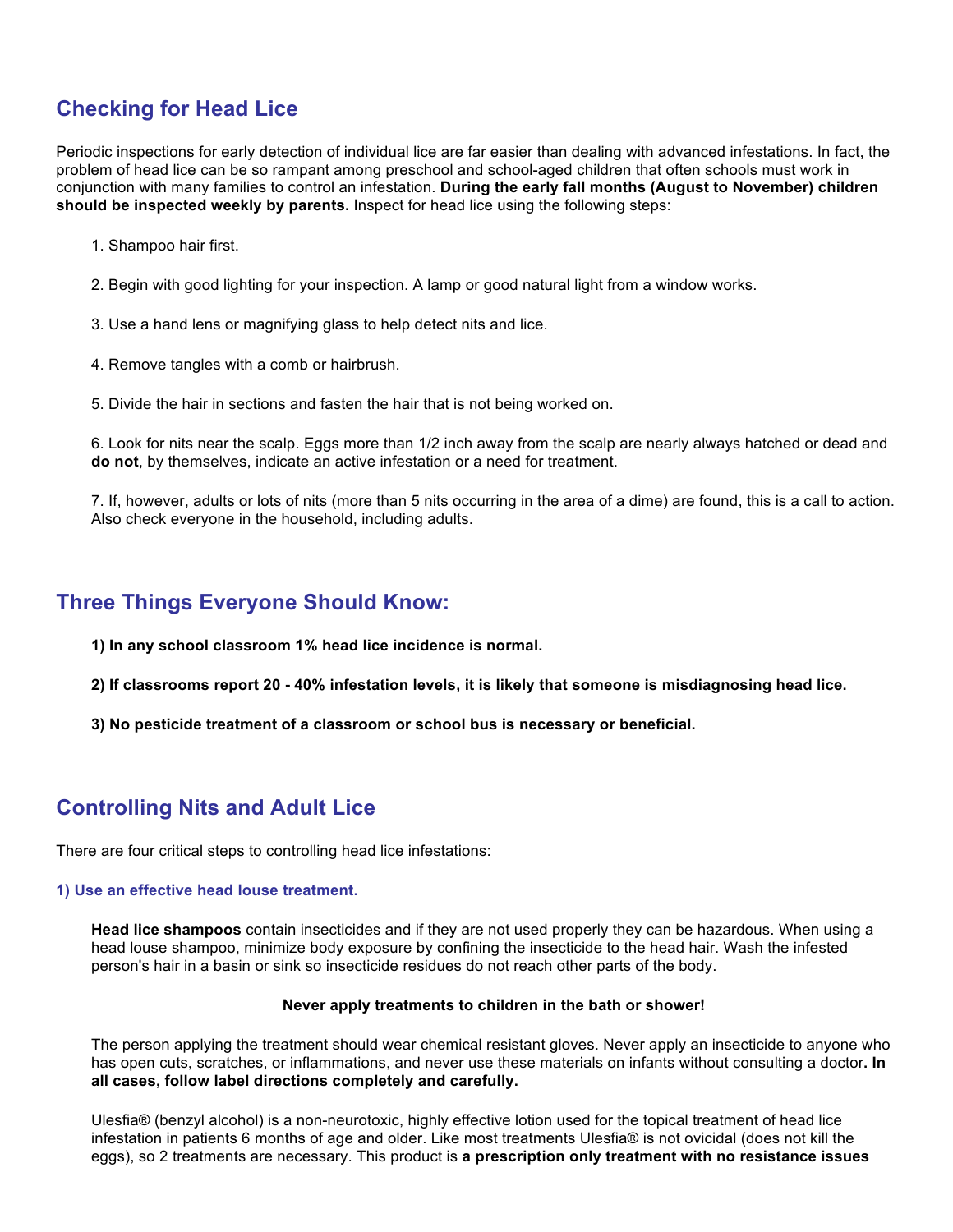**reported, and currently one of the most effective products with minimal side-effects** (the most common sideeffect being drying of the scalp). But it is flammable.

Some FDA approved prescription treatments are significantly more hazardous than others e.g., products that contain malathion and lindane as compared to benzyl alcohol based options. Both active ingredients are older pesticide options, and have been relatively ineffective for many years. **Be informed before you visit your pediatrician, avoid high risk, and poorly performing control options.**

Many over-the-counter products sold in pharmacies and supermarkets contain pyrethrin and permethrin shampoos. As previously discussed there is widespread resistance to these ingredients. If effective, lice should die within 30 minutes of treatment. If you find live lice after 30 minutes, discontinue use of that product. Switch to a different kind of product that does not rely on the same active ingredient.

#### **Never resort to dangerous practices such as aerosol insecticides, or materials such as kerosene!**

If you want to avoid insecticides entirely, try using soap shampoos that contain coconut or olive oils. Begin with four shampoo applications, each about 3 days apart. Each successive shampooing kills newly-hatched nymphs.

### **Hair-drying with a dryer on a warm heat setting, and hair-brushing are very effective ways of killing lice mechanically.**

**Regular over-the-counter hair conditioners also help to kill lice. Lice combs effectively remove nits.**

### **2) Lice removal from the head by combing:**

**Special combs** are needed for nit removal and will be effective only if used diligently each day for up to two weeks**.**  The LiceMeister® comb is a great choice and there are many others.

Taking an integrated pest management approach including the use of multiple management options is critical to controlling head lice because **20 to 30% of lice can still be alive after shampoo treatments** (and survival can be much higher if you are tackling pesticide resistant lice). Note: using a lice comb to remove the nits requires a significant time investment each day, depending on the thickness and curliness of the hair. Time for a movie or family board game evening. Remove head lice and nits from the head using the following steps:

1. Have your child sit comfortably under good light.

2. After gently removing tangles and dividing hair into manageable portions, comb hair from scalp to the end of the hair.

3. Dip nit-comb in a container of hot soapy water then slowly pull the comb from the scalp to the ends of the hair, and re-dip the comb in the soapy water to drown lice and remove nits.

4. Look through that same section of hair for remaining nits and lice. Repeat if necessary.

5. Systematically comb through all hair.

6. Clean nit removal comb with hot soapy water. An old tooth brush can help dislodge nits and lice that get caught in the teeth of the comb.

7. Rinse any soap residue from the child's head and finish with lots of hair conditioner.